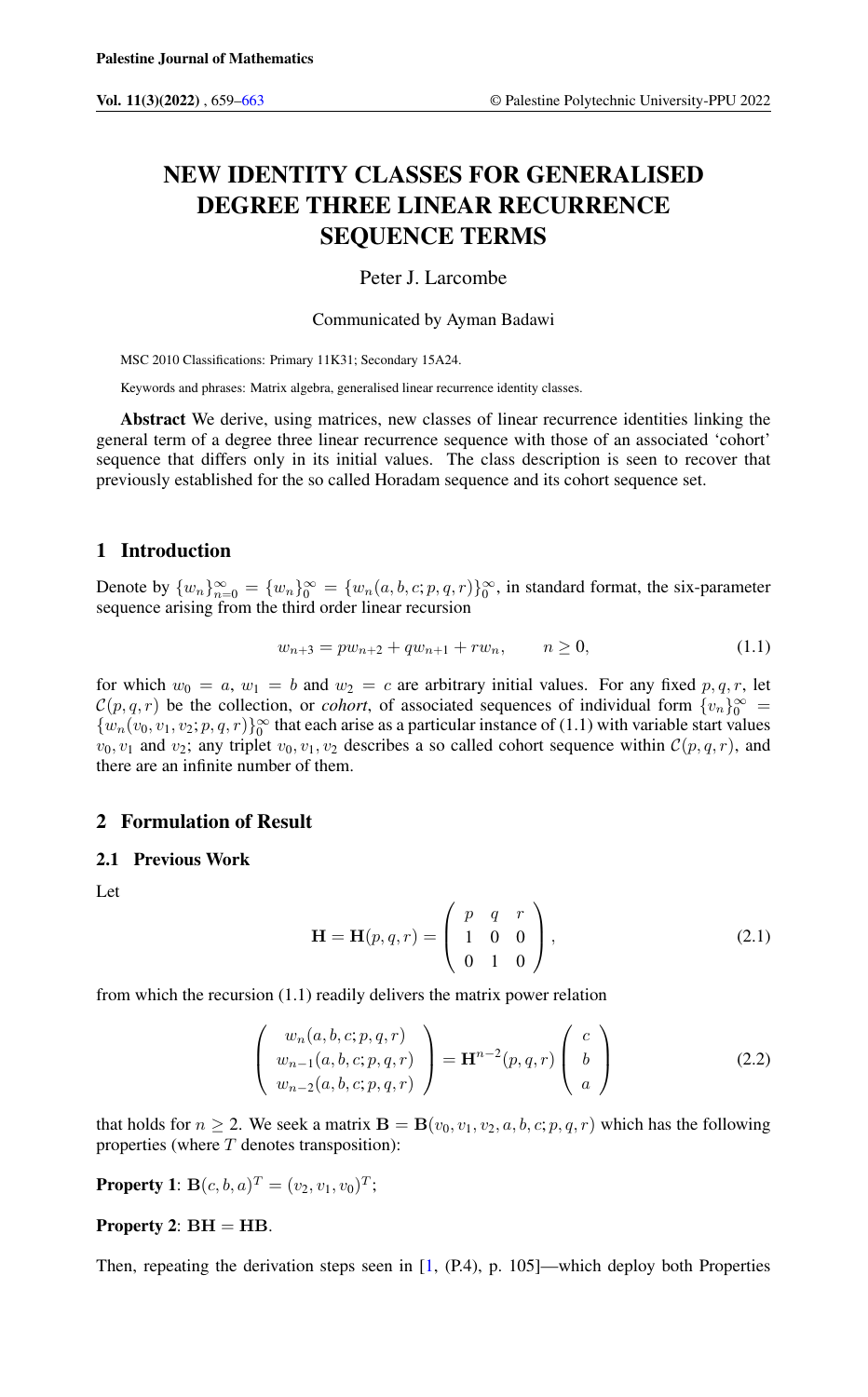1 and 2—we arrive at the matrix equation

$$
(w_n, w_{n-1}, w_{n-2})^T
$$
  
=  $(w_n(a, b, c; p, q, r), w_{n-1}(a, b, c; p, q, r), w_{n-2}(a, b, c; p, q, r))^T$   
:  
=  $\mathbf{B}^{-1}(w_n(v_0, v_1, v_2; p, q, r), w_{n-1}(v_0, v_1, v_2; p, q, r), w_{n-2}(v_0, v_1, v_2; p, q, r))^T$   
=  $\mathbf{B}^{-1}(v_n, v_{n-1}, v_{n-2})^T$ , (2.3)

which contains one independent algebraic relation describing a set of identity classes (the reader is referred to the line of argument set down in  $[1]$  for the lower order case therein); we will establish the precise form of the governing result accordingly.

#### 2.2 Details

Initially, we enforce Property 2 which, writing

$$
\mathbf{B} = \mathbf{B}(v_0, v_1, v_2, a, b, c; p, q, r) = \begin{pmatrix} b_1 & b_2 & b_3 \ b_4 & b_5 & b_6 \ b_7 & b_8 & b_9 \end{pmatrix},
$$
(2.4)

yields the nine equations

$$
b_2 = qb_4 + rb_7,
$$
  
\n
$$
qb_1 + b_3 = pb_2 + qb_5 + rb_8,
$$
  
\n
$$
rb_1 = pb_3 + qb_6 + rb_9,
$$
  
\n
$$
pb_4 + b_5 = b_1,
$$
  
\n
$$
qb_4 + b_6 = b_2,
$$
  
\n
$$
rb_4 = b_3,
$$
  
\n
$$
pb_7 + b_8 = b_4,
$$
  
\n
$$
qb_7 + b_9 = b_5,
$$
  
\n
$$
rb_7 = b_6,
$$
\n(2.5)

for  $b_1, \ldots, b_9$  $b_1, \ldots, b_9$  $b_1, \ldots, b_9$ , from which we express the matrix **B** (in terms of  $b_4, b_5$  and  $b_7$ ) as<sup>1</sup>

$$
\mathbf{B}(b_4, b_5, b_7) = \begin{pmatrix} pb_4 + b_5 & qb_4 + rb_7 & rb_4 \\ b_4 & b_5 & rb_7 \\ b_7 & b_4 - pb_7 & b_5 - qb_7 \end{pmatrix}.
$$
 (2.6)

With this form of B we now apply Property 1, which results in the equations

$$
v_2 = (cp + bq + ar)b_4 + cb_5 + brb_7,
$$
  
\n
$$
v_1 = cb_4 + bb_5 + arb_7,
$$
  
\n
$$
v_0 = bb_4 + ab_5 + (c - bp - aq)b_7.
$$
\n(2.7)

Upon solving for the variables  $b_4$ ,  $b_5$  and  $b_7$  in terms of  $v_0$ ,  $v_1$ ,  $v_2$ ,  $a$ ,  $b$ ,  $c$ ,  $p$ ,  $q$ ,  $r$ , we in turn backsubstitute these into the system of relations (2.5), as appropriate, to find  $b_1$ ,  $b_2$ ,  $b_3$ ,  $b_6$ ,  $b_8$  and  $b_9$ . This, then, establishes the matrix B (2.4), whence, noting that  $|B| = b_1(b_5b_9 - b_6b_8) - b_2(b_4b_9 - b_6b_9)$  $b_6b_7$ ) +  $b_3(b_4b_8 - b_5b_7)$ , with

$$
\mathbf{B}^{-1} = \frac{1}{|\mathbf{B}|} \begin{pmatrix} b_5b_9 - b_6b_8 & -(b_2b_9 - b_3b_8) & b_2b_6 - b_3b_5 \\ . & . & . \\ . & . & . \end{pmatrix}, \tag{2.8}
$$

<span id="page-1-0"></span><sup>&</sup>lt;sup>1</sup>We do not here use the 2nd, 3rd or 5th equation listed in (2.5), but it is readily checked that they are part of a selfconsistent set of relations (simple reader exercise).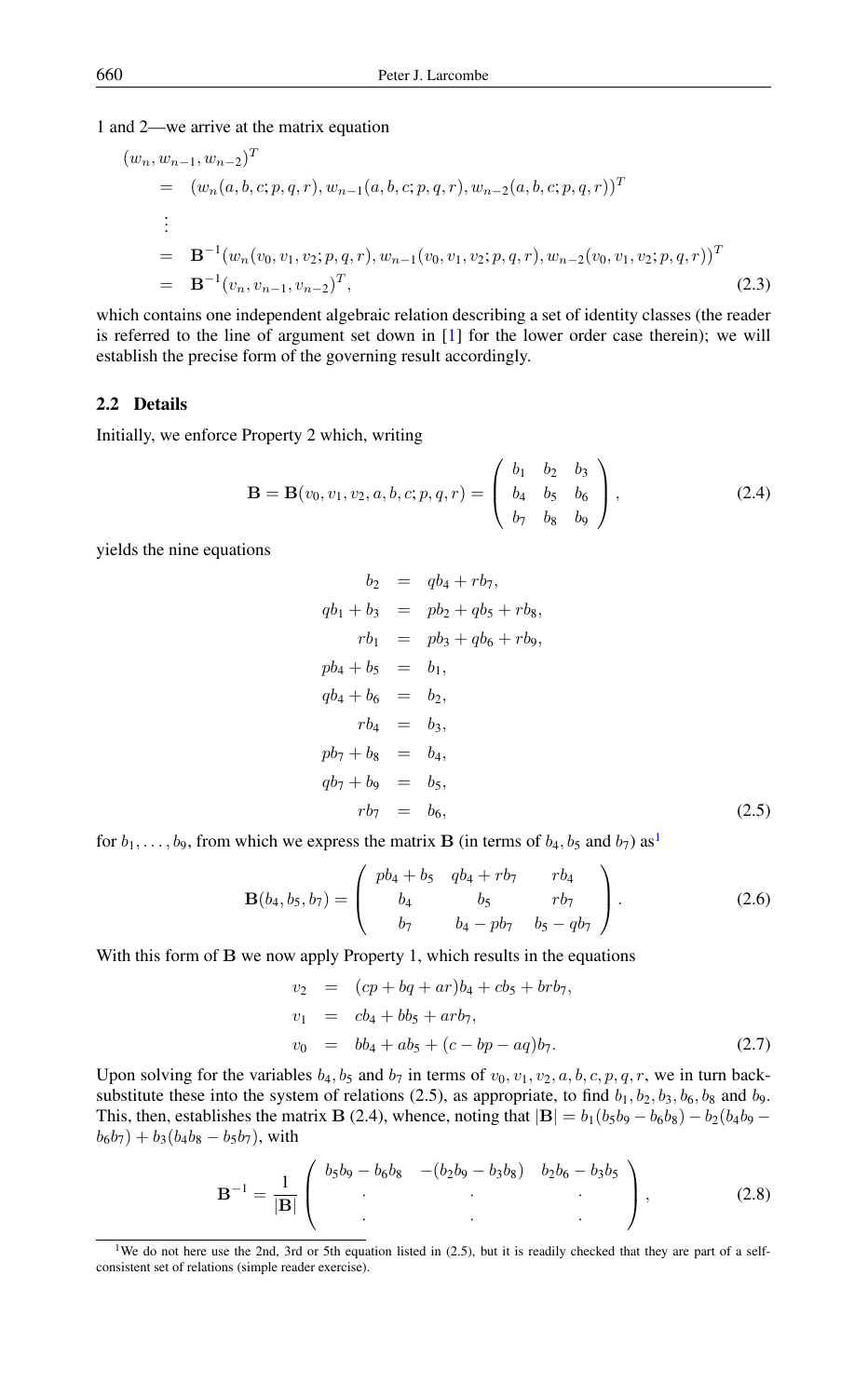we can write down, for  $n \geq 2$ ,

$$
|\mathbf{B}|w_n = (b_5b_9 - b_6b_8)v_n - (b_2b_9 - b_3b_8)v_{n-1} + (b_2b_6 - b_3b_5)v_{n-2}
$$
 (2.9)

immediately from  $(2.3)$ . Moreover, it is found that each element of the matrix  $\bf{B}$  is a rational algebraic expression with common denominator—that is to say,

$$
b_i = \beta_i/\alpha, \qquad i = 1, \dots, 9,
$$
\n
$$
(2.10)
$$

where  $\alpha = \alpha(a, b, c, p, q, r)$  and  $\beta_i = \beta_i(v_0, v_1, v_2, a, b, c, p, q, r)$ , whose explicit forms are

$$
\alpha = a^{3}r^{2} + 2a^{2}bqr + a^{2}cpr + ab^{2}pr + ab^{2}q^{2} + abcpq
$$
  
+  $b^{3}pq + b^{2}cp^{2} - 3abcr - ac^{2}q + b^{3}r - b^{2}cq - 2bc^{2}p + c^{3}$ , (2.11)

and

$$
\beta_1 = a^2prv_2 + a^2qv_1 + a^2r^2v_0 + abpqv_2 + abq^2v_1 + abqrv_0 \n+ b^2p^2v_2 + b^2pqv_1 + b^2prv_0 - abrv_2 - acqv_2 - acrv_1 \n+ b^2rv_1 - 2bcpv_2 - bcqv_1 - bcrv_0 + c^2v_2,
$$
\n
$$
\beta_2 = a^2qv_2 + a^2r^2v_1 + abq^2v_2 - abr^2v_0 + acprv_1 - acq^2v_1 \n- acqrv_0 + b^2pqv_2 - bcpqv_1 - bcrrv_0 - acrv_2 + b^2rv_2 \n- bcqv_2 - bcrv_1 + c^2qv_1 + c^2rv_0,
$$
\n
$$
\beta_3 = r(a^2rv_2 + abqv_2 - abrv_1 - acqv_1 - acrv_0 + b^2pv_2 + b^2rv_0 - bcpv_1 - bcv_2 + c^2v_1),
$$
\n
$$
\beta_4 = a^2rv_2 + abqv_2 - abrv_1 - acrv_0 + b^2pv_2 + b^2rv_0 - bcpv_1 - bcv_2 + c^2v_1,
$$
\n
$$
\beta_5 = a^2qrv_1 + a^2r^2v_0 + abprv_1 + abq^2v_1 + abqrv_0 + acpqv_1 \n+ acprv_0 + b^2pqv_1 + bcp^2v_1 - abrv_2 - acqv_2 - acrv_1 \n+ b^2rv_1 - bcpv_2 - bcqv_1 - bcrv_0 - c^2pv_1 + c^2v_2,
$$
\n
$$
\beta_6 = r(a^2rv_1 + abqv_1 - abrv_0 + acpv_1 - b^2qv_0 - bcpv_0 - acv_2 + b^2v_2 - bcv_1 + c^2v_0),
$$
\n
$$
\beta_7 = a^2rv_1 + abqv_1 - abrv_0 + acpv_1 - b^2qv_0 - bcpv_0 - acv_2 + b^2v_2 - bcv_1 + c^2v_0,
$$
\n
$$
\beta_8 = -a^2prv_1 - abprv_1 + acpv_0 - acp^2v_1 + b^2pqv_0 + bcp^2v_0 \n+ a^2rv_2 + abqv_
$$

Thus  $(2.9)$  (given  $(2.10)-(2.12)$ ) delivers directly our final result, completing the formulation; evidently, this Governing Identity describes *classes* of identities because it holds for all cohort sequences characterised by  $p, q, r$  (which latter variables, as a triplet, give rise to any class instance).

# Governing Identity. Let  $T(\beta_1, \ldots, \beta_9) = \beta_1(\beta_5\beta_9 - \beta_6\beta_8) - \beta_2(\beta_4\beta_9 - \beta_6\beta_7) + \beta_3(\beta_4\beta_8 - \beta_5\beta_7).$

Then, noting that  $v_n = w_n(v_0, v_1, v_2; p, q, r)$   $(n \ge 0)$ , for  $n \ge 2$ ,

$$
T(\beta_1,\ldots,\beta_9)w_n = \alpha[(\beta_5\beta_9 - \beta_6\beta_8)v_n - (\beta_2\beta_9 - \beta_3\beta_8)v_{n-1} + (\beta_2\beta_6 - \beta_3\beta_5)v_{n-2}].
$$

**Remark 2.1.** As a quick check, we observe that the result is self-satisfying on setting  $v_0 = a$ ,  $v_1 = b$  and  $v_2 = c$  (for the sequence  $\{w_n(a, b, c; p, q, r)\}\_0^\infty$  sits within its own set of cohort sequences). In this case  $\beta_1$ ,  $\beta_5$  and  $\beta_9$  all reduce to  $\alpha(a, b, c, p, q, r)$ , with  $\beta_2 = \beta_3 = \beta_4 = \beta_6 =$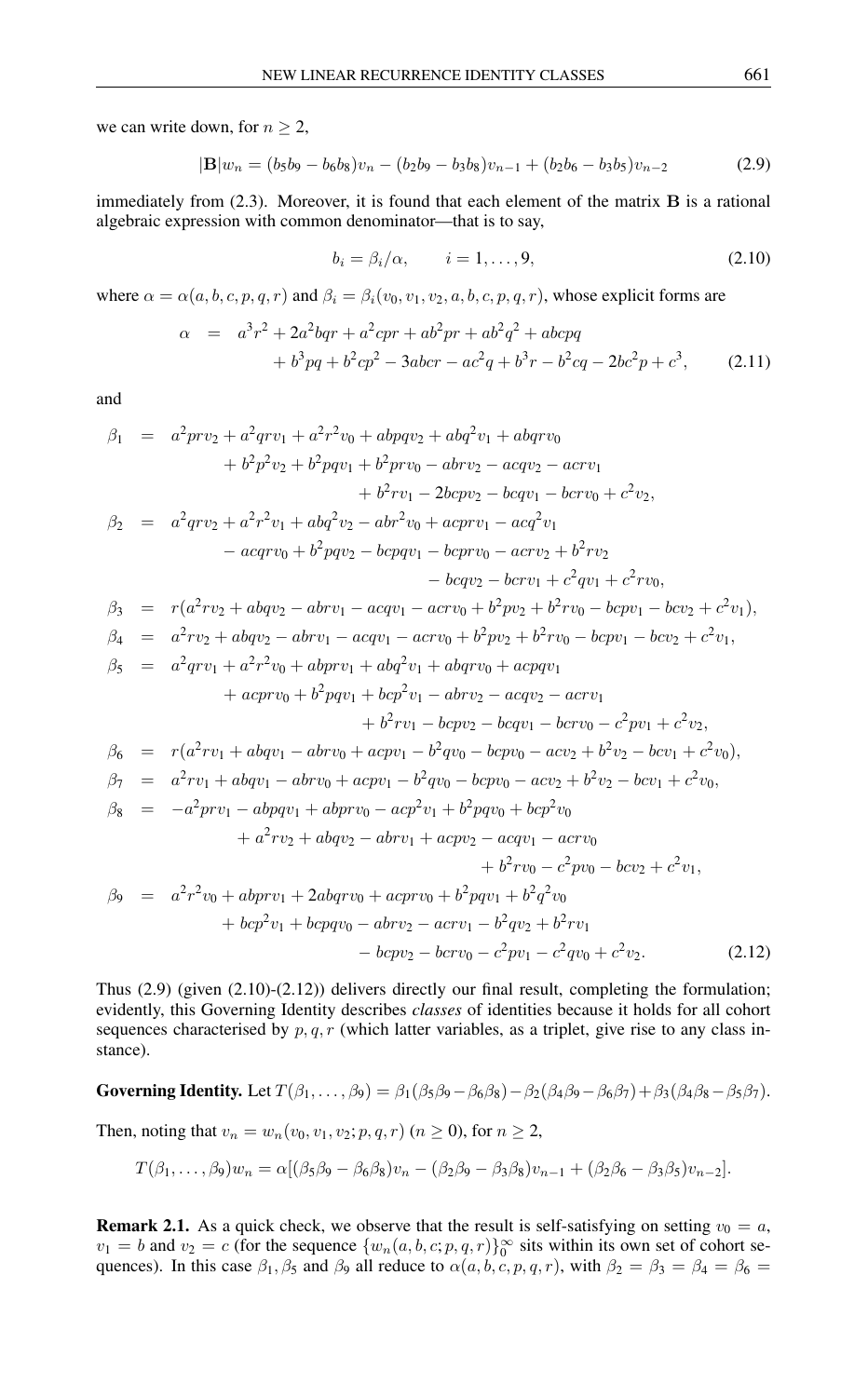$\beta_7 = \beta_8 = 0$  so that B (2.4) contracts to I<sub>3</sub>, the 3  $\times$  3 identity matrix. Proposition 1 is satisfied trivially, as is Proposition 2 ( $I_3$  is the simplest matrix commuting with H), whereupon both sides of the Governing Identity become  $\alpha^3 w_n$  by inspection (the  $\{v_n\}_0^{\infty}$  cohort sequence instance now co-incides with the sequence  $\{w_n(a, b, c; p, q, r)\}_0^{\infty}$ , as noted).

Remark 2.2. The previous lower order case of [\[1\]](#page-4-1) is reproduced in the Appendix, to further validate the Governing Identity, for the interested reader.

To finish, it is noted that the Governing Identity has been checked for a host of values for  $n \geq 1$ 2 using the fully symbolic form of terms of the sequences  $\{w_n(a, b, c; p, q, r)\}_{0}^{\infty} = \{a, b, c, ar +$  $bq+cp, apr+b(pq+r)+c(p^2+q), \ldots\}$  and  $\{v_n\}_0^{\infty} = \{w_n(v_0, v_1, v_2; p, q, r)\}_0^{\infty} = \{v_0, v_1, v_2, v_0r+q^2, v_1r+q^2, v_2r+q^2, v_1r+q^2, v_2r+q^2, v_1r+q^2, v_1r+q^2, v_1r+q^2, v_1r+q^2, v_1r+q^2, v_1r+q^2, v_1r+q^2, v_1r+q^2, v_1r+q^2, v_1r+q^$  $v_1q + v_2p, v_0pr + v_1(pq + r) + v_2(p^2 + q), \ldots$ }; algebraic computation has been executed up to a value  $n = 20$ , in which each side of the result in expanded form contains almost 20,000 matching terms (with  $w_{20}$ ,  $v_{20}$  themselves each containing over 100 terms). The author wishes to extend his thanks to Dr. James Clapperton for undertaking all of the computing aspects of the work presented here.

### Appendix

In this Appendix, the lower order case presented in [\[1\]](#page-4-1) is reproduced by recovering the corresponding  $\bf{B}$  matrix therein, to which  $\bf{B}$  (2.4) collapses. That recent paper deals with identity classes, formulated in the same way, for the classic Horadam sequence which is, subject to arbitrary initial values  $w_0 = a$ ,  $w_1 = b$ , generated from the recurrence equation

$$
w_{n+2} = pw_{n+1} - qw_n, \qquad n \ge 0,
$$
\n(A.1)

along with all of its cohort sequences having start values  $v_0, v_1$ .

Comparing (A.1) with (1.1) we set  $q \to -q$  and  $r = 0$ , whereupon we observe  $\beta_3 = \beta_6 = 0$ (immediate from  $(2.12)$ )  $\Rightarrow$   $b_3 = b_6 = 0$  (by  $(2.10)$ ) and, in addition, we see contractions

$$
b_1 = \frac{(c - bp)v_2 + bqv_1}{b^2q - bcp + c^2},
$$
  
\n
$$
b_2 = \frac{q(bv_2 - cv_1)}{b^2q - bcp + c^2},
$$
  
\n
$$
b_4 = \frac{cv_1 - bv_2}{b^2q - bcp + c^2},
$$
  
\n
$$
b_5 = \frac{cv_2 + (bq - cp)v_1}{b^2q - bcp + c^2},
$$
  
\n(A.2)

which reduce further, on setting  $c = pb - qa$  and  $v_2 = pv_1 - qv_0$  (c,  $v_2$  assuming their naturally generated forms, via  $(A.1)$ , in terms of recurrence characterising parameters  $p, q$  and respective start value pairs for the Horadam sequence and its cohort sequence set),

$$
b_1 = \frac{bv_1 - a(pv_1 - qv_0)}{qa^2 + b^2 - pab},
$$
  
\n
$$
b_2 = \frac{q(av_1 - bv_0)}{qa^2 + b^2 - pab},
$$
  
\n
$$
b_4 = \frac{bv_0 - av_1}{qa^2 + b^2 - pab},
$$
  
\n
$$
b_5 = \frac{bv_1 - (pb - qa)v_0}{qa^2 + b^2 - pab};
$$
  
\n(A.3)

thus we see that these four simplified matrix terms of  $B(2.4)$  agree, as expected, with those comprising the  $2 \times 2$  matrix of [\[1,](#page-4-1) (P.3), p. 105] (which latter are given through (2.1),(2.2) on p. 104 therein).